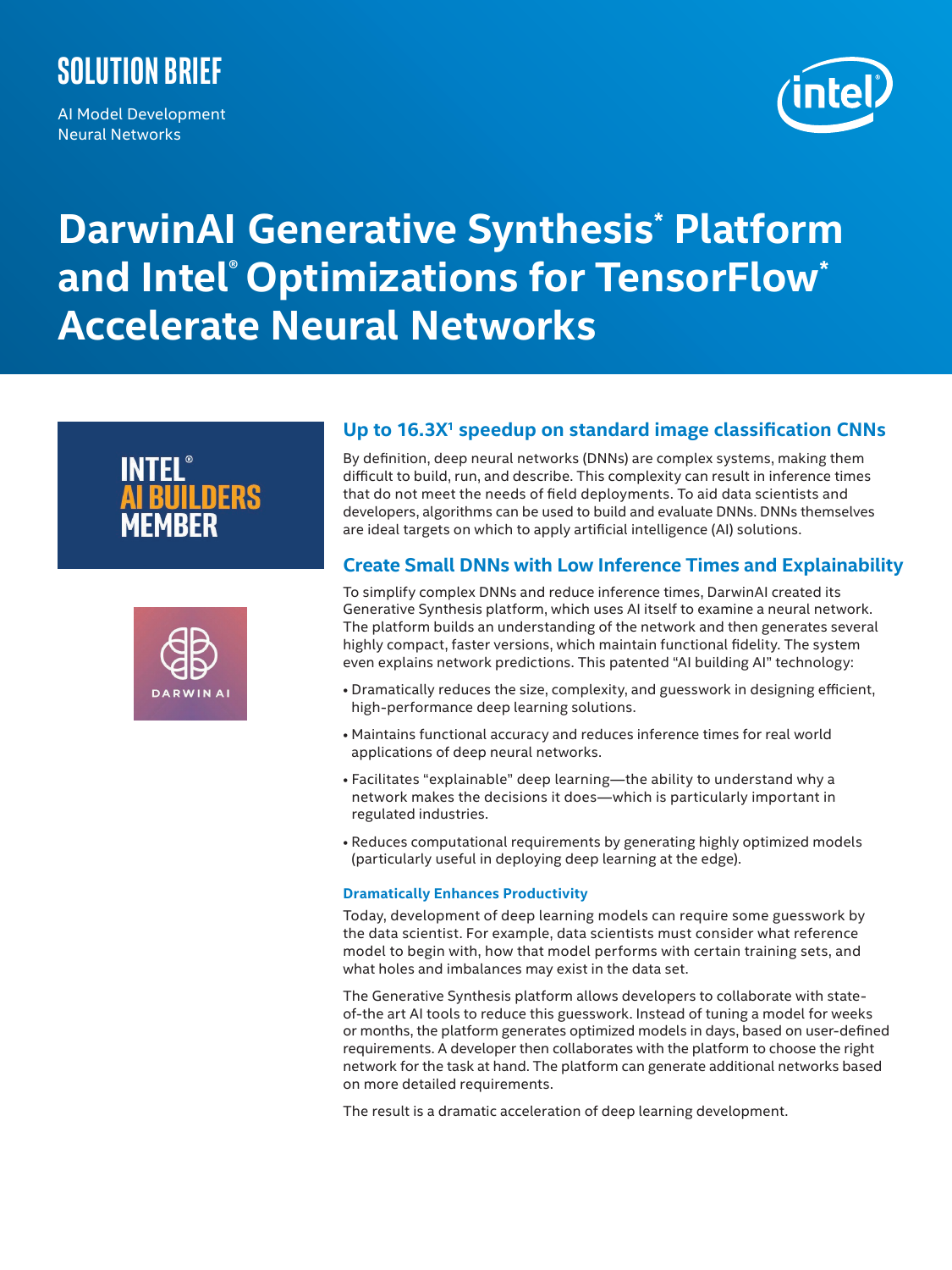#### **Explainable AI for Deeper Insights**

In regulated industries, approvals can require describing sometimes in detail—how a system works. For products leveraging the power of AI, the manufacturer/developer must be able to describe how the product "thinks."

The DarwinAI Generative Synthesis platform provides granular insights into neural network performance with details about the network's decision-making process for specific tasks at the layer or neuron level. A deeper understanding of the network's processes gives developers greater insight into its internal workings for fine tuning efficiency and accuracy, and it can help meet the requirements of some approval processes.

#### **Generative Synthesis Platform**

The Generative Synthesis platform uses TensorFlow\* and provides a web-based interface for orchestration. The platform is typically made available by way of Docker\* images and is hosted in the client's environment, which is important for enterprise customers that do not want to share their models or training data.

There are four primary components for onpremise deployments:

Back end: Deployed as a Docker container (exposes REST and web socket endpoints).

Front end: Deployed as a static website. It can be deployed on either an existing web server or as a Docker container provided as part of the installation package.

Database: The platform supports Microsoft SQL Server\* and PostgreSQL\*.

File storage: NAS or SAN connected to the backend for data files and optimized models.

In addition, a SaaS\* portal exposes a limited version of the platform for companies that want to experiment with the technology before committing to an enterprise deployment of it.

## **DarwinAI and Intel® Optimizations for TensorFlow\* Deliver up to 16.3X<sup>1</sup> Performance Increase on ResNet50 and up to 9.6X1 on NASNet Workloads**

Intel and DarwinAI engineers ran image classification performance tests with ResNet50 Convolutional Neural Network (CNN) and NASNet using the Intel® Optimization for TensorFlow\* with Intel® Math Kernel Library (Intel® MKL) and Intel® MKL-DNN.

#### **ResNet50 Inferencing Speedup 16.3X<sup>1</sup>**

The ResNet50 network is an image classification-based CNN trained on over a million images from the ImageNet database (http://www.image-net.org). Using the Generative Synthesis platform with Intel technology and optimizations resulted in a 16.3X<sup>1</sup> improvement in inference performance over baseline measurements (images per second) for an Intel® Xeon® Platinum 8153 processor (Figure 1).



**Figure 1.** Improvements of ResNet50 performance with DarwinAI and Intel® Optimizations for TensorFlow\*.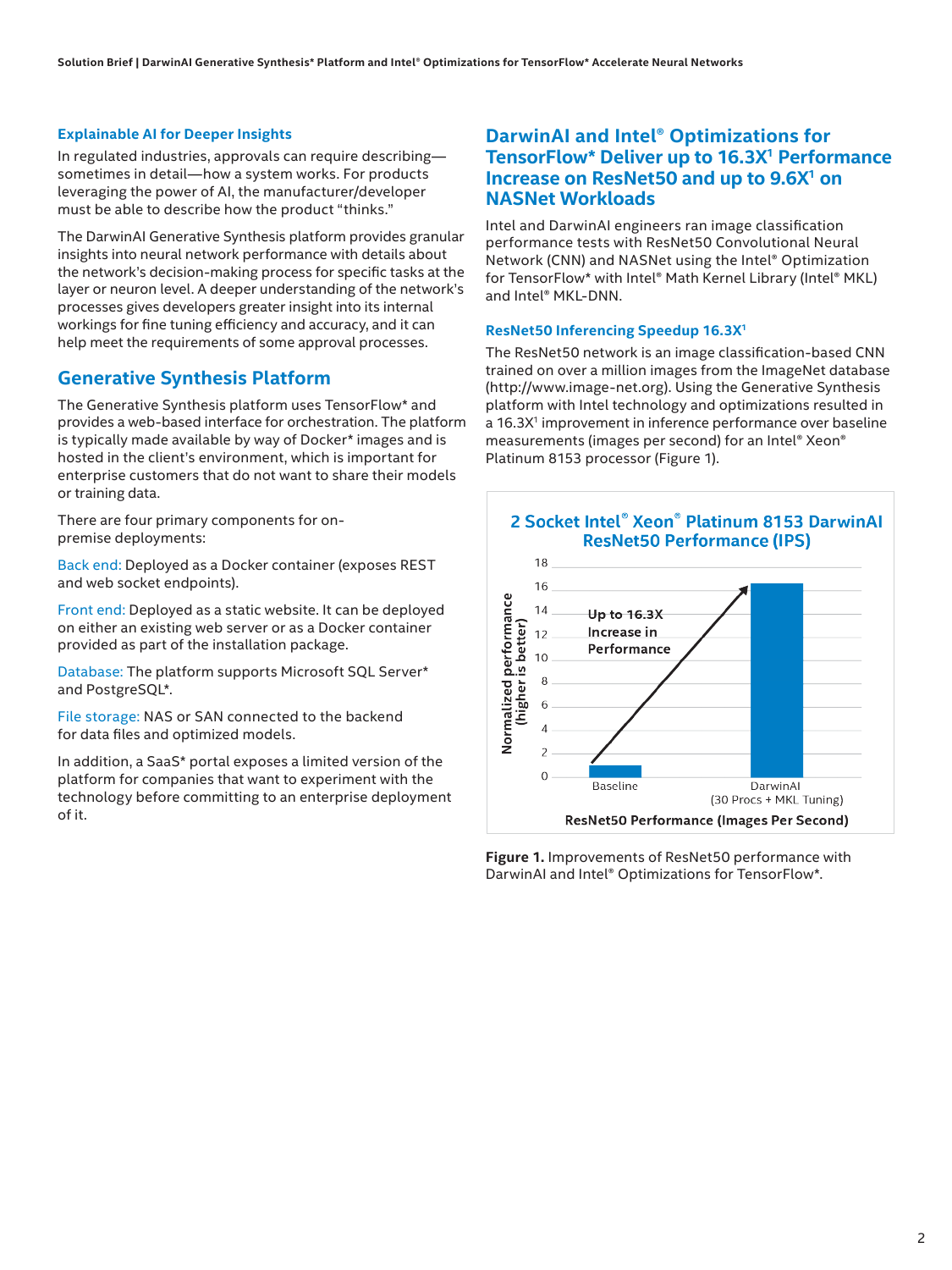#### **NASNet Inferencing Speedup up to 9.6X<sup>1</sup>**

NASNet is another image classification-based CNN. Again, using the Generative Synthesis platform and the Intel® Optimization for TensorFlow with Intel MKL and Intel® Math Kernel Library for Deep Neural Networks (Intel® MKL-DNN ) resulted in a 9.6X<sup>1</sup> improvement in inference performance over baseline (frames per second) for an Intel Xeon Platinum 8153 processor (Figure 2).





### **Conclusion**

DNNs are complex systems that can be simplified using the DarwinAI Generative Synthesis platform. The platform leverages AI to optimize AI, resulting in smaller, highperformance networks that are also explainable. Generative Synthesis with Intel optimizations and technologies enabled up to a 16.3X inference performance improvement on the ResNet50 and up to 9.6X improvement on the NASNet image classification-based CNN models compared to their nonoptimized baseline measurements.

The Intel optimizations leveraged the Intel MKL-DNN to take advantage of the technologies built into the Intel® Xeon® Scalable processor architecture.

The DarwinAI Generative Synthesis technology creates light, portable neural networks from existing model definitions with explainability. Benefits include the following:

- Faster inferencing can deliver insights quicker.
- Models may be less computationally expensive, enabling deployment to the furthest edge devices.
- Explainability helps developers better understand network decision-making, allowing them to target various system specifications and tune networks.
- Explainability can help smooth certification processes with regulating bodies.
- Significant speedup of inference times further enabled through Intel hardware and software.

For more information about the DarwinAI Generative Synthesis platform, visit https://darwinai.ca/

#### **About DarwinAI**

DarwinAI is a cutting-edge Artificial Intelligence startup based in Waterloo, Ontario, Canada. Their technology, stemming from years of scholarship by their academic team from the University of Waterloo, uses "AI to build AI."